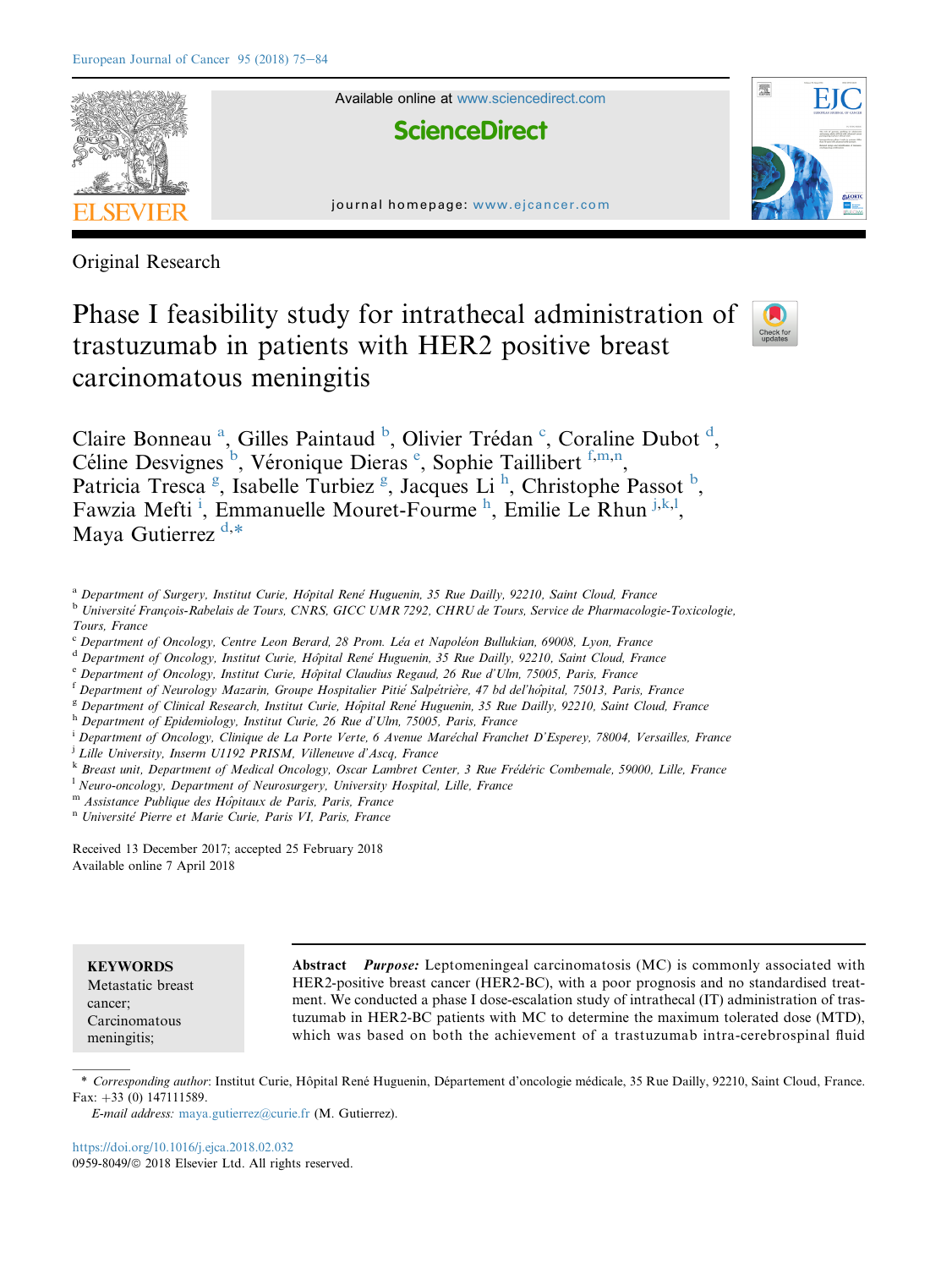Trastuzumab; Intrathecal therapy

dose-limiting toxicity (DLT). Methods: The protocol planned IT administration of trastuzumab (30 mg, 60 mg, 100 mg or 150 mg dose levels) once a week, over the course of at least 4 weeks. Sixteen patients with MC from HER2-BC received IT trastuzumab. Intra-cerebrospinal fluid samples were obtained before each injection for pharmacokinetics.

concentration close to a conventional therapeutic plasma concentration (30 mg/L) and/or

Results: We did not observe DLT of IT trastuzumab. Eleven patients had no toxicity attributed to IT trastuzumab. For 60 mg or higher dose levels, minor toxicities attributed to IT trastuzumab included headache (2 patients), nausea (2 patients), vomiting (1 patient), cervical pain (1 patient) and peripheral neuropathy (1 patient). Two patients experienced immediate toxicity including headache or vomiting. The mean residual intra-cerebrospinal fluid concentration of trastuzumab was 27.9 mg/L for the 150 mg dose level. Three patients achieved a clinical response, seven patients had stable disease and four patients had progressive disease.

Conclusions: The MTD and recommended phase II weekly dose of IT trastuzumab in patients with HER2-BC and MC is 150 mg. A phase II trial using this dose regimen in MC from HER2-BC is ongoing.

Registration identification: ClinicalTrials.gov Identifier: NCT01373710 ([https://clinicaltrials.](https://clinicaltrials.gov/ct2/show/NCT01373710?term=trastuzumab+intrathecal&rank=1)  $gov/ct2/show/NCT01373710?$ term=trastuzumab+[intrathecal&rank](https://clinicaltrials.gov/ct2/show/NCT01373710?term=trastuzumab+intrathecal&rank=1)=1).  $© 2018 Elsevier Ltd. All rights reserved.$ 

#### 1. Introduction

Leptomeningeal carcinomatosis (MC) is a critical turning point in breast cancer evolution due to reduced quality of life, dismal prognosis (median survival of 16 weeks) and poorly standardised treatment (radiotherapy, systemic chemotherapy or intrathecal (IT) chemotherapy such as methotrexate, cytarabine or thiotepa) [\[1\].](#page-8-0) Since the widespread use of trastuzumab for HER2-positive breast cancer (HER2-BC), the incidence of MC is increasing not only in patients with advanced metastatic breast cancer but also in patients with controlled systemic metastatic disease [\[2,3\]](#page-8-0). The effectiveness of intravenous (i.v.) trastuzumab administration appears limited for central nervous system (CNS) metastasis and MC because trastuzumab is not able to cross the blood-meningeal barrier to enter this 'sanctuary' territory. Indeed, cerebrospinal fluid (CSF) levels of trastuzumab in patients given i.v. infusions were  $49-420$  times lower than matched serum levels [\[4\]](#page-8-0). Trastuzumab IT administration in rat models of CNS metastatic HER2-BC was safe without toxicity events and was superior to systemic delivery or to isotypematched control antibody in terms of survival  $[5-7]$  $[5-7]$  $[5-7]$ . In a recent review of the literature pooling 17 case reports of IT administration of trastuzumab for MC in HER2-BC, Zagouri et al. reported no serious adverse events in 88.2% of cases and found significant clinical improvement in 68.8% of cases [\[8\].](#page-8-0) This is consistent with the absence of HER2 expression in normal human CNS tissues [\[9\]](#page-8-0). IT or intraventricular trastuzumab administration is therefore a promising approach for HER2-BC patients with MC in addition to systemic treatment to maintain control over the extra-CNS disease.

The objective of this phase I dose-escalation study was to determine the maximum tolerated dose (MTD) of trastuzumab administered weekly by IT or intraventricular injection, based on both (1) the achievement of a trastuzumab intra-CSF concentration close to the conventional therapeutic serum concentration (30 mg/L) and (2) the dose-limiting toxicity (DLT).

# 2. Material and methods

#### 2.1. Study design

We performed a multicentre phase I open-label sequential dose-escalation study. The primary endpoint was determination of the MTD of trastuzumab administered weekly by IT or intraventricular injection with a composite criterion assessed after 4 weeks of treatment consisting of (1) the DLT according to the Common Terminology Criteria for Adverse Events and (2) an intra-CSF trastuzumab concentration close to a conventional therapeutic serum concentration (30 mg/ L). Secondary criteria included determination of the recommendation dose (RD), toxicity, survival analysis and IT and i.v. trastuzumab concentrations.

All patients provided written informed consent, and local ethics committee approval was obtained (CPP approval No. 10 04 38 and ANSM approval No. 100377-77). The study was conducted in accordance with good clinical practice guidelines and the Declaration of Helsinki.

# 2.2. Eligibility criteria

Men or women  $\geq$  18 years of age with HER2-BC (3+ overexpression of HER2 by immunohistochemistry or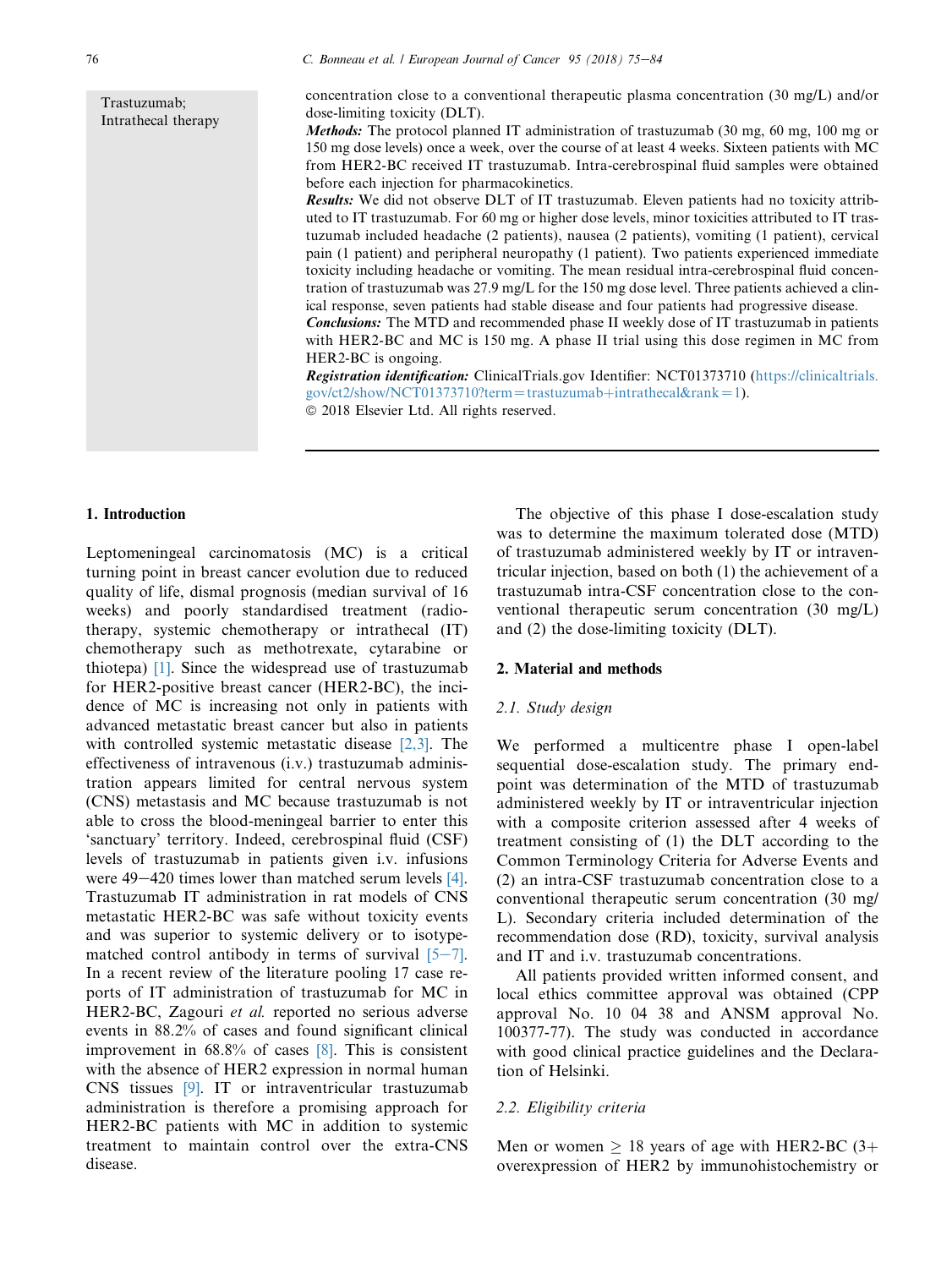HER2 gene amplification by *in situ* hybridisation)  $[10]$ and MC diagnosed by CSF cytology and/or clinical symptoms of MC and MC evident on magnetic resonance imaging (MRI) were eligible. Other eligibility criteria included life expectancy  $\geq$  months, adequate bone marrow, liver and kidney function and good baseline left ventricular ejection fraction. Prior treatment with trastuzumab was permitted. The presence of brain metastases was permitted without prior treatment if they were asymptomatic and without threat of cerebral herniation. Patients with symptomatic brain metastases could be included if (1) surgery and/or radiotherapy was performed;(2) the cerebral localisation did not contraindicate IT or intraventricular administration and (3) a period of at least 3 weeks had passed since the last session of radiotherapy or surgery. With the exception of lapatinib, all systemic treatments (chemotherapy, hormone therapy and/or trastuzumab i.v.) could be initiated, maintained or modified during the study.

Principal non-inclusion criteria were defined by suspicion of disorder of CSF circulation, recent administration of lapatinib (wash-out period  $>2$  weeks required), allergy to trastuzumab, pre-existing cardiac dysfunction, severe pre-existing cerebrovascular dysfunction, pregnancy and inability to give informed consent. Concurrent radiotherapy was contraindicated during IT trastuzumab therapy.

# 2.3. Treatment schemes

Three patients in the first dose-escalation cohort were given a starting dose of 30 mg of trastuzumab IT and were monitored for toxicity. If no neurological DLT was observed during the first 4 weeks and if the target intra-CSF trastuzumab concentration (30 mg/L) was not reached, then three additional patients were entered at the next dose level with Fibonacci dose escalation (trastuzumab 60 mg then 100 mg then 150 mg maximum) continuing until neurological DLT was observed or intra-CSF trastuzumab concentration was reached in the absence of DLT. If one of three patients experienced a DLT at a particular dose level, three additional patients were entered at that level. If two or more patients experienced a neurological DLT at a given dose level  $(X)$ , the  $X-1$  dose level would be the RD. The RD was defined as the dose of trastuzumab at which no more than one in six patients experienced neurological DLT and/or the dose achieving the target intra-CSF trastuzumab concentration. Furthermore, at least three patients should be completely assessable (week 1 to week 4) for DLT criteria and intra-CSF trastuzumab concentration before moving to the next level.

Trastuzumab stock solution (150 mg of lyophilised powder per bottle) was reconstituted with 7.2 mL of sterile water for injection to a concentration of 21 mg/ mL and then diluted in 0.9% saline to a total volume of either 5 mL or 8 mL according to the trastuzumab dose level  $(30-100 \text{ mg and } 150 \text{ mg, respectively}).$ 

Trastuzumab was administered once a week for 8 weeks through iterative lumbar puncture, Ommaya reservoir or indwelling IT drug delivery device (IDDD). All patients received systematic corticosteroid therapy (at least 20 mg/day of prednisolone or equivalent) established at least 3 days before each IT injection. Just before the trastuzumab IT injection, a volume equivalent to the volume of trastuzumab injection was removed (including 50 drops for CSF analyses), and 25 mg of hydrocortisone hemisuccinate was administered IT. After the injection, patients maintained a recumbent posture for 60 min to improve the distribution of trastuzumab through the cranial-spinal axis from the lumbar region into the brain ventricles. From the 4th week and if the MC was worsening, methotrexate could be added IT at a dose of 15 mg once per week just before each trastuzumab injection. Trastuzumab IT could be continued in the same way beyond the 8-week period if clinical benefit was suggested.

# 2.4. Evaluation during therapy, response and toxicity criteria

DLTs were evaluated during the first 4 weeks of IT trastuzumab according to the National Cancer Institut Common Terminology Criteria for Adverse Events (CTCAE) scale, version 4.0 (<http://ctep.cancer.gov/>), with a focus on neurotoxicity and systematic search for exacerbation of leptomeningeal and/or neurological signs. Any grade 3 or 4 toxicity attributable to IT trastuzumab persisting despite appropriate symptomatic treatment and requiring a postponement of IT trastuzumab treatment for more than 2 weeks was considered a DLT. Additionally, the following events indicated poor tolerance (DLT) when they occurred within 24 h after IT administration: generalised seizure despite prophylactic antiepileptic treatment, grade 3 or 4 meningeal syndrome persisting for at least 3 days or grade 4 headache.

The MTD referred to the highest dose at which one or more DLT was observed during the first 4 weeks of treatment. The MTD was reached if one in three patients or two in six patients experienced a DLT at the same dose level according to the dose escalation rules.

At least once a week, patients had a clinical examination with a standardised neurological and DLT assessment, biologic assessment, CSF and serum concentration of trastuzumab before IT injection (Supplementary Table S1) [\[11,12\].](#page-8-0) Brain and spine MRI was performed at week 5. A global evaluation and systemic staging was performed at week 9 and then every 3 months for 2 years as detailed in the Supplementary Table S1.

Clinically and radiologically responsive disease, stable disease and progressive disease were assessed at week 5, before the 5th injection, with neurological clinical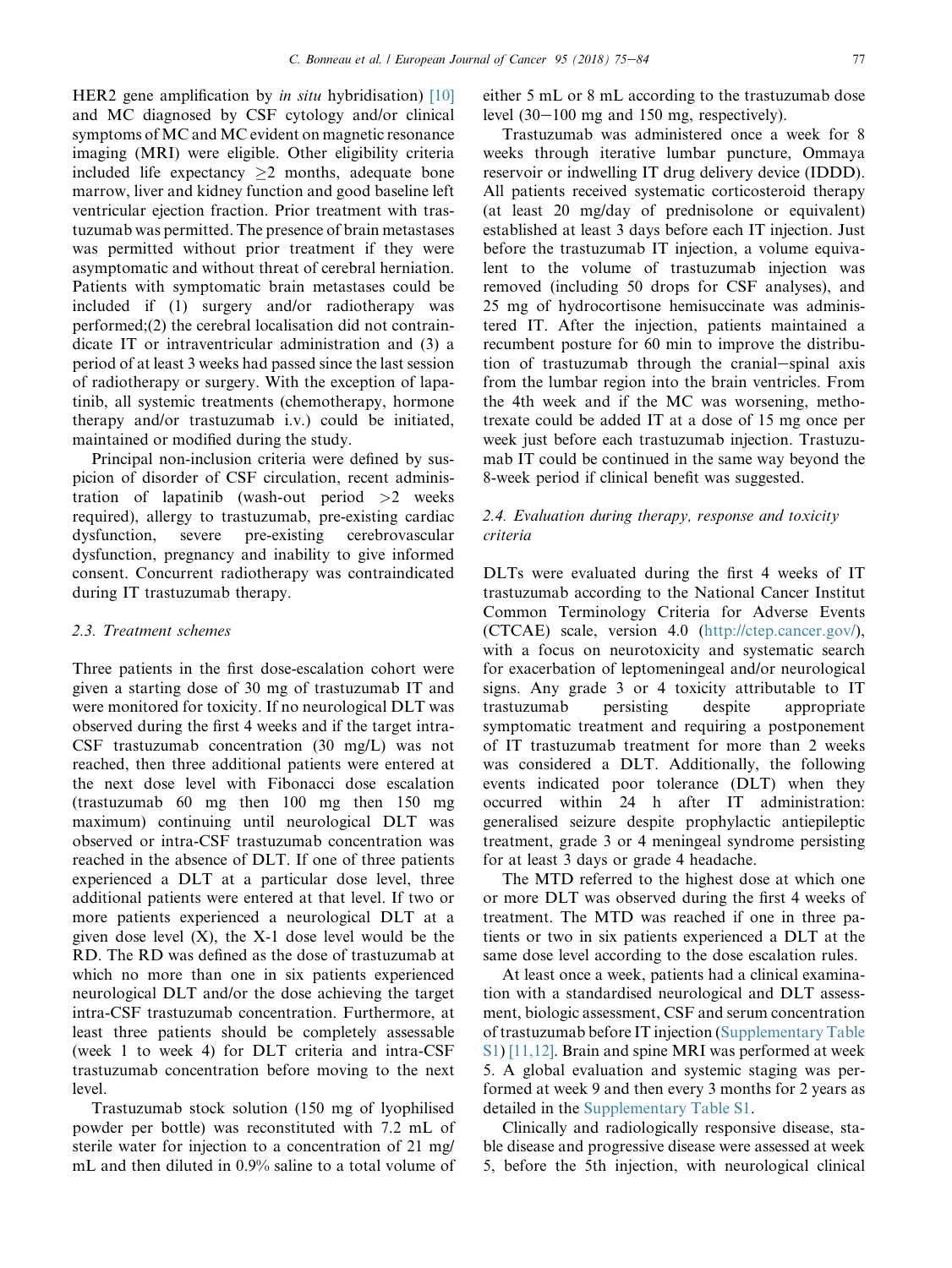<span id="page-3-0"></span>

| Table 1 |                                      |
|---------|--------------------------------------|
|         | Patients and tumour characteristics. |

|                | Patient Patient ER/<br>age<br>(years) | PgR<br>status PS | <b>ECOG</b>      | Baseline Extent of<br>disease at<br>inclusion                                         | Delay<br>between<br>diagnosis<br>and first<br>metastasis<br>(years) | Delay<br>between<br>diagnosis and<br>neoplastic<br>meningitis<br>(years) | Type of prior therapy regimens | Last                                                                                              |                           |                                     |                                                    |
|----------------|---------------------------------------|------------------|------------------|---------------------------------------------------------------------------------------|---------------------------------------------------------------------|--------------------------------------------------------------------------|--------------------------------|---------------------------------------------------------------------------------------------------|---------------------------|-------------------------------------|----------------------------------------------------|
| No.            |                                       |                  |                  |                                                                                       |                                                                     |                                                                          | Anti-                          | Cytotoxic<br>HER2 chemotherapy<br>therapy (Number of lines<br>of Ct for<br>metastatic<br>disease) | Hormonotherapy IT therapy | against<br>neoplastic<br>meningitis | therapy<br>regimen<br>at<br>inclusion <sup>a</sup> |
| $\mathbf{1}$   | 47                                    | 1/0              | $\boldsymbol{0}$ | MC, brain                                                                             | $2.3$ (brain)                                                       | 3.4                                                                      | Yes                            | Yes $(0)$                                                                                         | Yes                       | No                                  | Ht                                                 |
| 2              | 52                                    | 1/1              | $\overline{0}$   | MC, brain                                                                             | $2.4$ (brain)                                                       | 2.9                                                                      | Yes                            | Yes $(0)$                                                                                         | Yes                       | No                                  | Ht                                                 |
| 3              | 64                                    | 0/0              | Na               | MC, local<br>relapse, lung,<br>brain                                                  | 24.5 (brain) 27.1                                                   |                                                                          | Yes                            | Yes $(2)$                                                                                         | Yes                       | No                                  | $\boldsymbol{0}$                                   |
| $\overline{4}$ | 57                                    | 1/1              | 2                | MC, liver, bone, 3.9 (bone<br>brain                                                   | and liver)                                                          | 4.7                                                                      | Yes                            | Yes $(2)$                                                                                         | Yes                       | No                                  | Ct<br>i.v. Tr                                      |
| 5              | 66                                    | 1/1              | 2                | MC, liver, bone, 3.4 (bone<br>nodes, brain                                            | and liver)                                                          | 8.0                                                                      | Yes                            | Yes $(3)$                                                                                         | Yes                       | No                                  | Ct<br>i.v. Tr                                      |
| 6              | 63                                    | 0/0              | $\mathbf{1}$     | MC, brain                                                                             | $1.2$ (brain)                                                       | 3.0                                                                      | Yes                            | Yes $(3)$                                                                                         | No                        | No                                  | Ct<br>i.v. Tr                                      |
| $\tau$         | 41                                    | 0/0              | $\overline{c}$   | MC, liver, lung, 2.2 (liver)<br>brain                                                 |                                                                     | 5.0                                                                      | Yes                            | Yes $(4)$                                                                                         | No                        | Yes                                 | Ct<br>IT Ct                                        |
| 8              | 33                                    | 0/0              | Na               | MC, liver,<br>nodes, brain                                                            | 3.9 (liver,<br>nodes)                                               | 4.6                                                                      | Yes                            | Yes $(1)$                                                                                         | No                        | No                                  | i.v. Tr                                            |
| 9              | 24                                    | 0/0              | $\mathbf{1}$     | MC, brain                                                                             | $1.4$ (brain)                                                       | 2.4                                                                      | Yes                            | Yes $(3)$                                                                                         | No                        | Yes                                 | Ct<br>IT Ct<br>i.v. Tr                             |
| 10             | 65                                    | 0/0              | $\mathfrak{2}$   | MC, liver, brain 1.0 (liver)                                                          |                                                                     | 2.5                                                                      | Yes                            | Yes $(2)$                                                                                         | No                        | No                                  | i.v. Tr                                            |
| 11             | 49                                    | 0/0              | $\mathbf{0}$     | MC, liver, bone, 4.6 (liver,<br>lung, brain                                           | bone and<br>lung)                                                   | 8.4                                                                      | Yes                            | Yes $(4)$                                                                                         | No                        | No                                  | Ct<br>i.v. Tr                                      |
| 12             | 57                                    | 1/1              | $\boldsymbol{0}$ | <b>MC</b>                                                                             | 6.3                                                                 | 6.3                                                                      | Yes                            | Yes $(0)$                                                                                         | Yes                       | N <sub>o</sub>                      | Ht                                                 |
| 13             | 60                                    | 0/0              | $\mathbf{1}$     | MC, local<br>relapse, nodes                                                           | $5.3 \text{ (nodes)}$                                               | 10.7                                                                     | Yes                            | Yes $(4)$                                                                                         | No                        | No                                  | i.v. Tr                                            |
| 14             | 59                                    | 1/0              | $\mathfrak{2}$   | MC, local<br>relapse, liver,<br>bone, skin,<br>pleura,<br>peritoneum,<br>nodes, brain | 12.3 (nodes) 20.8                                                   |                                                                          | Yes                            | Yes $(6)$                                                                                         | Yes                       | No                                  | Ct<br>IT Ct<br>i.v. Tr                             |
| 15             | 40                                    | 0/0              | 3                | MC, liver, bone, 3.4 (bone,<br>nodes, lung,<br>brain                                  | $l$ ung $)$                                                         | 6.5                                                                      | Yes                            | Yes $(4)$                                                                                         | Yes                       | Yes                                 | Ct<br>i.v. Tr                                      |
| 16             | 57                                    | 0/0              | $\boldsymbol{0}$ | MC, pancreas,<br>brain                                                                | $1.2$ (brain)                                                       | 2.7                                                                      | Yes                            | Yes $(1)$                                                                                         | No                        | No                                  | Ct<br>i.v. Tr                                      |

ECOG PS, Eastern Cooperative Oncology Group performance status; ER, oestrogen receptor; PgR, progesterone receptor; IT, intrathecal; i.v., intravenous; MC, leptomeningeal carcinomatosis; Ct, chemotherapy; Tr, trastuzumab injection.

<sup>a</sup> Last therapy regimen during the 2 months before inclusion.

examination (Supplementary Table S2) and MRI (using Response Evaluation Criteria in Solid Tumours [RECIST] criteria) compared with the first evaluation [\[13\].](#page-8-0) Exploratory analyses on CSF cytology were performed using an adaptation of the Response Assessment in Neuro-Oncology (RANO) proposal for response criteria [\[14\]](#page-8-0). A responsive disease was considered when CSF converts from positive at week 1 to negative at week 3 and 4. A stable disease was considered when CSF was negative at week 1, 3 and 4. Otherwise, it was considered as progressive disease. However, CSF cytology was not taken into account to define the therapeutic response and subsequent adaptation of the therapeutic strategy according to recent guidelines [\[15\].](#page-8-0)

### 2.5. Trastuzumab concentrations

Serum and CSF concentrations of trastuzumab were determined by enzyme-linked immunosorbent assay. The biological end-point of the study was a trastuzumab residual concentration equal to or greater than 30 mg/L, the concentration associated with optimal inhibition in previous preclinical models  $[16-19]$  $[16-19]$ .

# 2.6. Biostatistics

Patients were assessed for toxicity and were included in the final analysis on receipt of at least one dose of IT trastuzumab. A maximum of 24 patients were planned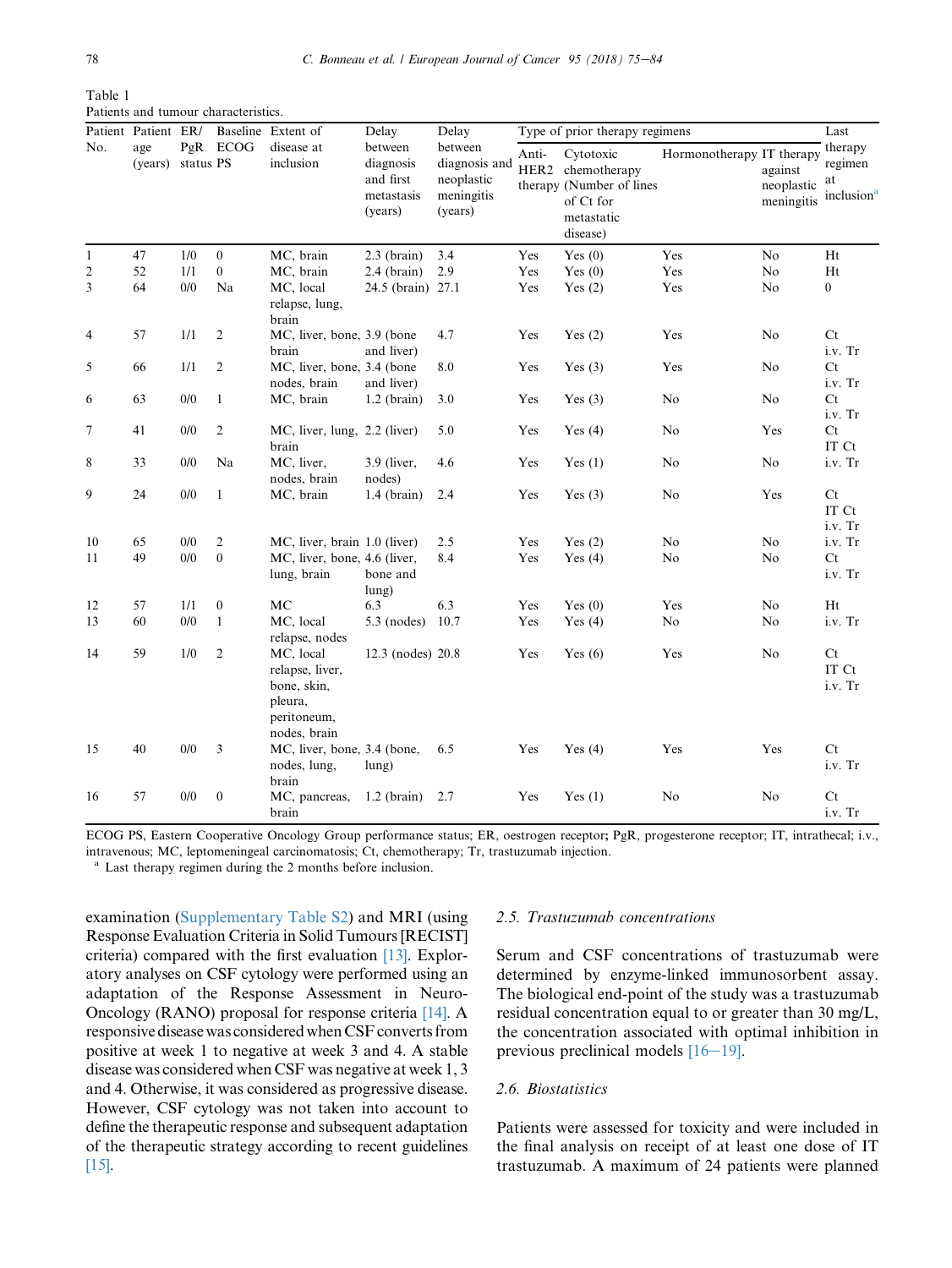Table 2 Intrathecal trastuzumab: attributed toxicity.

| Patient No.    | Dose level<br>administered (mg) | Major toxicity attributed to<br>intrathecal trastuzumab <sup>a</sup> or<br>toxicity that forced postponement<br>of the treatment for more than 2 weeks | Minor toxicity attributed to<br>intrathecal trastuzumab (total duration<br>of symptoms in weeks)                                                                              | Immediate toxicity                 |  |
|----------------|---------------------------------|--------------------------------------------------------------------------------------------------------------------------------------------------------|-------------------------------------------------------------------------------------------------------------------------------------------------------------------------------|------------------------------------|--|
| $1-3$ and $7b$ | 30                              | None                                                                                                                                                   | None                                                                                                                                                                          | None                               |  |
| $4-6$ and $8$  | 60                              | None                                                                                                                                                   | <i>Patient No.6:</i> Nausea grade 1 (4 weeks),<br>cervical pain grade 1 (1 week)<br><i>Patient No.8:</i> Headache grade 2 (4 weeks)<br>followed by headache grade 1 (4 weeks) | Patient No.8:<br>Headache grade 2  |  |
| $9 - 12$       | 100                             | None                                                                                                                                                   | <i>Patient No.9:</i> Peripheral neuropathy<br>grade 1 (4 weeks)<br>Patient No.12: Nausea grade 2 (3 weeks),<br>vomiting grade 2 (3 weeks)                                     | Patient No.12:<br>Vomiting grade 1 |  |
| $13 - 16$      | 150                             | None                                                                                                                                                   | <i>Patient No.16:</i> Headache grade<br>2 (2 weeks) followed by headache grade 1<br>$(1$ week)                                                                                |                                    |  |

<sup>a</sup> Major toxicities attributed to intrathecal trastuzumab were grade 3 or 4 toxicities attributed to intrathecal trastuzumab.<br><sup>b</sup> Patient No. 7 was assigned a 60 mg dose of trastuzumab but accidentally received a 30 mg do

for this phase I trial. Overall survivals (OSs, the interval between the date of enrolment in the study and the date of death or last news) were estimated by the Kaplan-Meier method and compared with the Log-Rank test using Prism (GraphPad Software Inc., USA). Correlation between clinical and radiological responses was evaluated with McNemar's test.

# 3. Results

#### 3.1. Patients

A total of 19 patients were enrolled in this phase I trial. However, three patients were excluded from the final analyses because they died before receiving the first IT injection. Patient characteristics and assigned treatment for the 16 assessable patients are listed in Tables  $1-3$  $1-3$ and Supplementary Table S3.

The median age at baseline was 57 years (range  $24-66$  years). The median time between diagnosis of breast cancer and the occurrence of MC metastases was 4.85 years (range  $2.4-27.1$  years) ([Table 1](#page-3-0)). There were concomitant brain metastases in 14 patients (87.5%). All patients had received prior adjuvant cytotoxic chemotherapy and anti-HER2 therapy (trastuzumab, trastuzumab emtansine and/or lapatinib) before inclusion ([Table 1](#page-3-0) and Supplementary Table S3). Six patients had HER2-BC (37.5%) with a significant expression of hormonal receptors; all of them had previously received hormonal therapy. Three patients had previously received another IT drug (methotrexate for patient No. 7, thiotepa for patient No. 9 and liposomal cytarabine for patient No. 14, [Table 1\)](#page-3-0).

One patient per dose level was not completely assessable (week 1 to week 4) for DLT criteria and intra-CSF trastuzumab concentration. Hence, four patients were treated at the 30 mg dose level, four at the 60 mg dose level, four at the 100 mg dose level and four at the 150 mg dose level. During the first 8 weeks of the study, a total of 101 doses were administered (median, 8 doses; range  $1-8$  doses per patient) [\(Table 3\)](#page-5-0). Six patients continued to receive the injection beyond the 8th week, and at least 32 IT injections were the maximum observed in a single patient.

Ten patients (62.5%) received the full eight-dose course of IT trastuzumab scheduled in the trial [\(Table](#page-5-0) [3](#page-5-0)). Thirteen patients were assessable for neurological DLT during the first 4 weeks. After one dose of IT trastuzumab, patient No. 4 experienced extra-meningeal disease progression that prevented her from staying in the trial. Patients No. 6, 7 and 10 did not complete the full treatment due to disease progression. Patient No. 14 died of an unknown cause before receiving the second dose of IT trastuzumab.

#### 3.2. Toxicity

Toxicities attributed to IT trastuzumab that were observed in the 13 assessable patients at week 5 are listed in Table 2. We did not observe DLT of IT trastuzumab in this trial. Considering the whole cohort, 11 patients had no toxicities attributed to IT trastuzumab (minor or major, immediate or delayed). No toxicity was reported for the 30 mg dose level. For other dose levels, minor toxicities (grade  $\leq$  2) potentially related to IT trastuzumab included headache (2 patients), nausea (2 patients), vomiting (1 patient), cervical pain (1 patient) and peripheral neuropathy (1 patient) (Table 2). Two patients experienced immediate toxicity (within 24 h after IT administration) potentially related to IT trastuzumab including headache (1 patient) and vomiting (1 patient).

# 3.3. Antitumour activity

The median OS after enrolment was 7.3 months (range 12 days $-27.9$  months) [\(Fig. 1](#page-5-0)). Fourteen patients were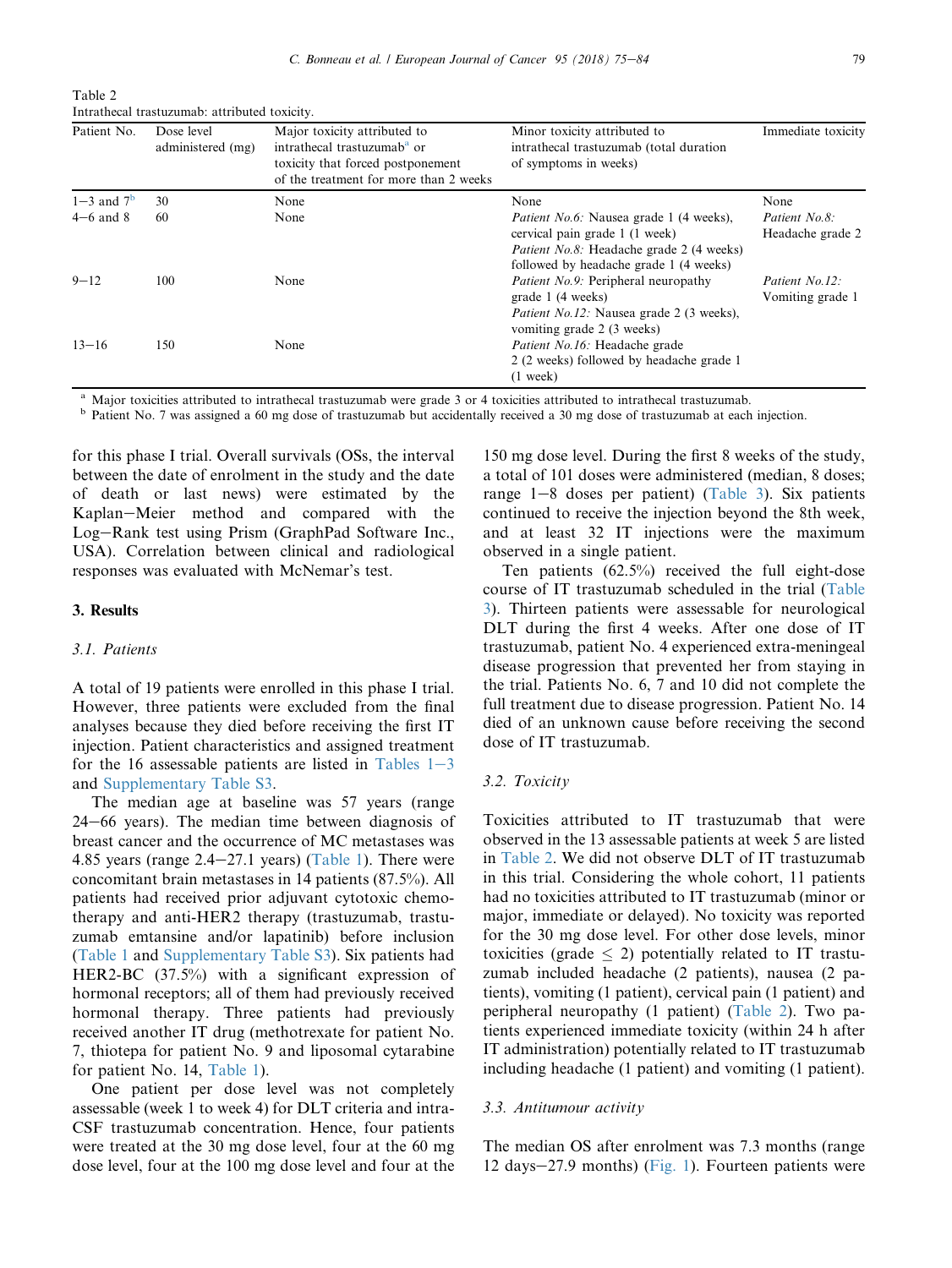<span id="page-5-0"></span>

| Table 3                                                         |  |  |
|-----------------------------------------------------------------|--|--|
| Relationship of prior treatment and response to IT trastuzumab. |  |  |

| No.            | Patient Dose level<br>assigned<br>(mg) | Dose level<br>administered<br>(mg) | Mode of                |           | No. of doses Modification of<br>administration administered systemic therapy<br>regimen | Response to IT<br>Trastuzumab at week 5<br>Clinical CSF Radiological |           |           |                  | Adjunction Survival in days<br>of IT MTX (vital status at last<br>follow-up) |
|----------------|----------------------------------------|------------------------------------|------------------------|-----------|-----------------------------------------------------------------------------------------|----------------------------------------------------------------------|-----------|-----------|------------------|------------------------------------------------------------------------------|
|                |                                        |                                    |                        |           |                                                                                         |                                                                      |           |           |                  |                                                                              |
|                |                                        |                                    |                        |           |                                                                                         |                                                                      |           |           |                  |                                                                              |
| $\mathbf{1}$   | 30                                     | 30                                 | IDDD then<br>LP        | $\geq$ 32 | No change                                                                               | <b>SD</b>                                                            | Na SD     |           | No               | 853 (D)                                                                      |
| $\overline{2}$ | 30                                     | 30                                 | Ommaya                 | 8         | Stop systemic<br>therapy regimen                                                        | SD                                                                   | PD        | <b>SD</b> | No               | 826 (A)                                                                      |
| 3              | 30                                     | 30                                 | <b>IDDD</b>            | 8         | No change                                                                               | <b>PD</b>                                                            | <b>SD</b> | <b>SD</b> | N <sub>0</sub>   | 96 (D)                                                                       |
| 4              | 60                                     | 60                                 | Ommaya                 | 1         | No change                                                                               | Na                                                                   | Na        | Na        | No               | 21(D)                                                                        |
| 5              | 60                                     | 60                                 | LP then<br><b>IDDD</b> | 8         | New line of Ct.<br>keep i.v. Tr                                                         | SD                                                                   | <b>RD</b> | <b>PD</b> | No               | 168(D)                                                                       |
| 6              | 60                                     | 60                                 | LP                     | 5         | No change                                                                               | PD                                                                   | RD        | <b>PD</b> | No               | 96 (D)                                                                       |
| 7              | 60                                     | 30 <sup>a</sup>                    | Ommaya                 | 4         | No change                                                                               | PD                                                                   | SD.       | PD        | No               | 108(D)                                                                       |
| 8              | 60                                     | 60                                 | LP then<br><b>IDDD</b> | 19        | New line of Ct.<br>keep i.v. Tr                                                         | <b>SD</b>                                                            | PD        | <b>SD</b> | No               | 629(D)                                                                       |
| 9              | 100                                    | 100                                | <b>IDDD</b> then<br>LP | 17        | No change                                                                               | SD                                                                   | <b>SD</b> | <b>SD</b> | No               | 381(D)                                                                       |
| 10             | 100                                    | 100                                | Ommaya                 | 3         | No change                                                                               | P <sub>D</sub>                                                       | Na        | <b>PD</b> | Yes <sup>b</sup> | 198 $(D)$                                                                    |
| 11             | 100                                    | 100                                | Ommaya                 | 8         | No change                                                                               | RD                                                                   | SD.       | <b>SD</b> | No               | 436 $(D)$                                                                    |
| 12             | 100                                    | 100                                | LP then<br><b>IDDD</b> | >17       | Stop Ht, new line<br>of Ct and i.v. Tr                                                  | <b>RD</b>                                                            | <b>PD</b> | <b>SD</b> | No               | 771 (D)                                                                      |
| 13             | 150                                    | 150                                | <b>IDDD</b>            | 17        | No change                                                                               | <b>SD</b>                                                            | PD        | <b>SD</b> | No               | 247(D)                                                                       |
| 14             | 150                                    | 150                                | <b>IDDD</b>            | 1         | N <sub>a</sub>                                                                          | Na                                                                   | Na        | Na        | No               | 12(D)                                                                        |
| 15             | 150                                    | 150                                | Ommaya                 | 7         | Stop anti-HER2<br>therapies, new line<br>of Ct                                          | RD                                                                   | <b>SD</b> | <b>SD</b> | No               | 183(D)                                                                       |
| 16             | 150                                    | 150                                | <b>IDDD</b>            | $\geq 8$  | Stop i.v. Tr, same SD<br>Ct                                                             |                                                                      | SD.       | PD        | N <sub>0</sub>   | 600(A)                                                                       |

A, alive; CSF, cerebrospinal fluid; D, dead; IDDD, intrathecal delivery drug device; IT, intrathecal; LP, lumbar puncture; PD, progressive disease; RD, responsive disease; SD, stable disease.

<sup>a</sup> Patient No. 7 was assigned a 60 mg dose of trastuzumab but accidentally received a 30 mg dose of trastuzumab at each injection.<br><sup>b</sup> Patient No. 10 received two injections of IT methotrexate in association with IT trast

assessable for clinical antitumour activity at week 5. From the clinical perspective and considering neurological symptoms, three patients experienced responsive disease, seven patients had stable disease and four patients had progressive disease (Table 3). Among the patients with responsive or stable disease, six were receiving an identical or reduced systemic regimen compared to the last regimen before inclusion. Four patients had a new line of chemotherapy initiated concurrently with their inclusion (Table 3 and Supplementary Table S3). No patients with a new concurrent line of chemotherapy had progressive disease at week 5. Radiologically, according to RECIST criteria on MRI, nine patients had stable disease and five patients had progressive disease (Table 3). Clinical and radiological responses were not correlated  $(p = 0.23)$ . Considering the CSF cytology, two patients had a responsive disease, six patients had a stable disease and four patients had a progressive disease. CSF cytology was not correlated to clinical or radiological responses ( $p = 1$  and 0.09, respectively) (Table 3). There was no significant differences in the survival of patients with stable or responsive disease compared to patients with a progressive disease defined by CSF cytology ( $p = 0.26$ ).

#### 3.4. Trastuzumab concentrations

Complete data were obtained from 13 patients until week 4 ([Fig. 2\)](#page-6-0). Before the first IT trastuzumab injection, mean trastuzumab CSF concentrations were 0.30 mg/L (range  $0-1.41$  mg/L) in patients with concurrent i.v. trastuzumab and 0.0002 mg/L in patients without concurrent i.v. trastuzumab. At this time, the



Fig. 1. Overall survival of patients with HER2+ breast cancer and leptomeningeal carcinomatosis treated with intrathecal carcinomatosis treated with trastuzumab.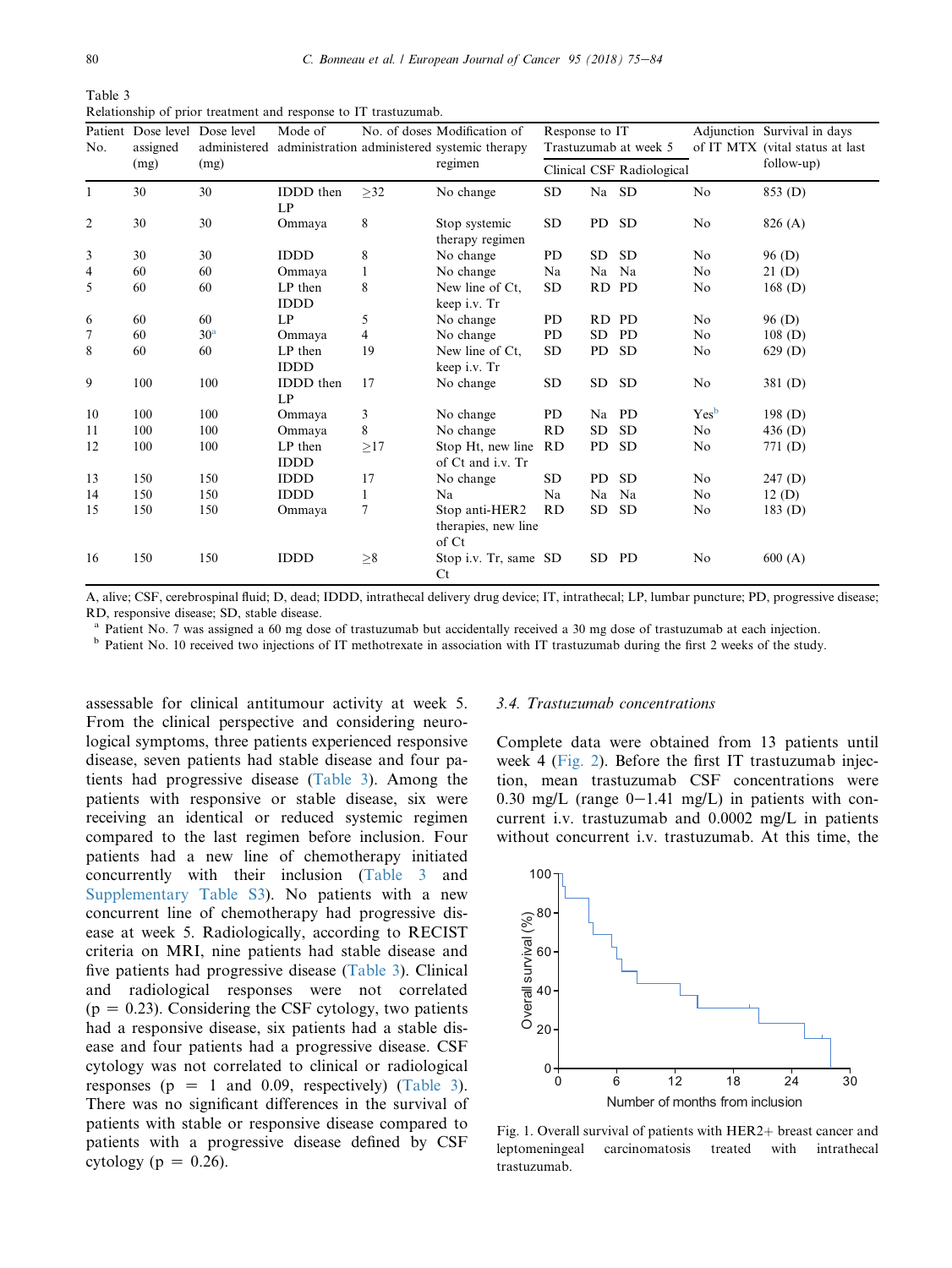<span id="page-6-0"></span>

Fig. 2. Mean (standard deviation) cerebrospinal concentration of trastuzumab by dose level. Cerebrospinal (CSF) concentration of trastuzumab was assessed once a week, just before the IT injection of trastuzumab. CSF concentrations of trastuzumab were determined by enzyme-linked immunosorbent assay (ELISA). The biological endpoint of the study was a trastuzumab residual concentration equal to or greater than 30 mg/L, the concentration associated with optimal inhibition in previous preclinical models  $[16-19]$  $[16-19]$ .

mean trastuzumab serum concentration was 53.34 mg/L (range  $10.42-113.61$  mg/L) in patients with concurrent i.v. trastuzumab, almost 177 times the concurrent CSF trastuzumab concentration. Between week 2 and week 8, mean residual trastuzumab CSF concentrations were 1.23 mg/L, 0.79 mg/L, 7.08 mg/L and 27.88 mg/L for the 30, 60, 100 and 150 mg dose levels, respectively. These results do not include the data of patient No. 13, who was an outlier with concentrations ranging from 0 to 3636.58 mg/L, the maximum value observed, probably due to sampling through an IDDD. Individual CSF concentrations according to dose level are depicted in the Supplementary Figure S1.

# 4. Discussion

In this study, we demonstrated the feasibility of administering IT trastuzumab to HER2-BC patients with MC. The RD for subsequent study in a similar cohort of patients is 150 mg. We did not observe DLT, and this dose led to a mean trastuzumab CSF residual concentration close to our target concentration. Until the results of a phase II study are available, we strongly recommend IT trastuzumab once weekly at 150 mg per injection for HER2-BC MC until progression of MC.

According to previous observations, IT trastuzumab had a tolerable safety profile [\[8\]](#page-8-0). At 60 mg and higher dose levels, we observed minor toxicities including headaches, nausea or vomiting, cervical pain and peripheral neuropathy. Immediate toxicities (headache or vomiting) were rare. The use of IT corticosteroids could also have impacted the adverse events seen. Up to now, there is no well-defined effect of IT corticosteroids, positive or negative, for non-haematologic cancers [\[14\].](#page-8-0) The majority of our patients were heavily pretreated before inclusion and during IT trastuzumab treatment. However, we did not observe an increased rate of toxicities in our patients, and IT trastuzumab seemed to be compatible with other systemic or IT therapies. Our findings are consistent with those reported for IT injections of other monoclonal antibodies such as rituximab and bevacizumab [\[20,21\]](#page-8-0). According to our preliminary data, quality of life was not impaired by this treatment, and some patients were able to maintain this therapy for many weeks. Because these results are preliminary, we continue to evaluate potential toxicity carefully in an ongoing phase II study.

To our knowledge, this represents the first phase I study of trastuzumab administered into the CSF of humans. We planned the protocol with one IT injection of trastuzumab per week as its half-life is around 28 days, and the therapeutic scheme for systemic injections is once a week too  $[22]$ . We confirmed in this study that CSF concentrations of trastuzumab after i.v. injection are on average 177 times lower than serum concentrations which are probably insufficient to induce an antitumour effect in the CNS. The dose of 150 mg resulted in residual trastuzumab CSF concentrations closest to our predefined target concentration. Technically, it would have been complicated to administer a higher dose because of the volume of injection required. Furthermore, we observed an unexpected high variability of CSF concentrations at the 150 mg dose level. To manage the quality of life of our patients, we decided to avoid the compulsory use of an Ommaya reservoir for all patients, and we limited the pharmacokinetic dosages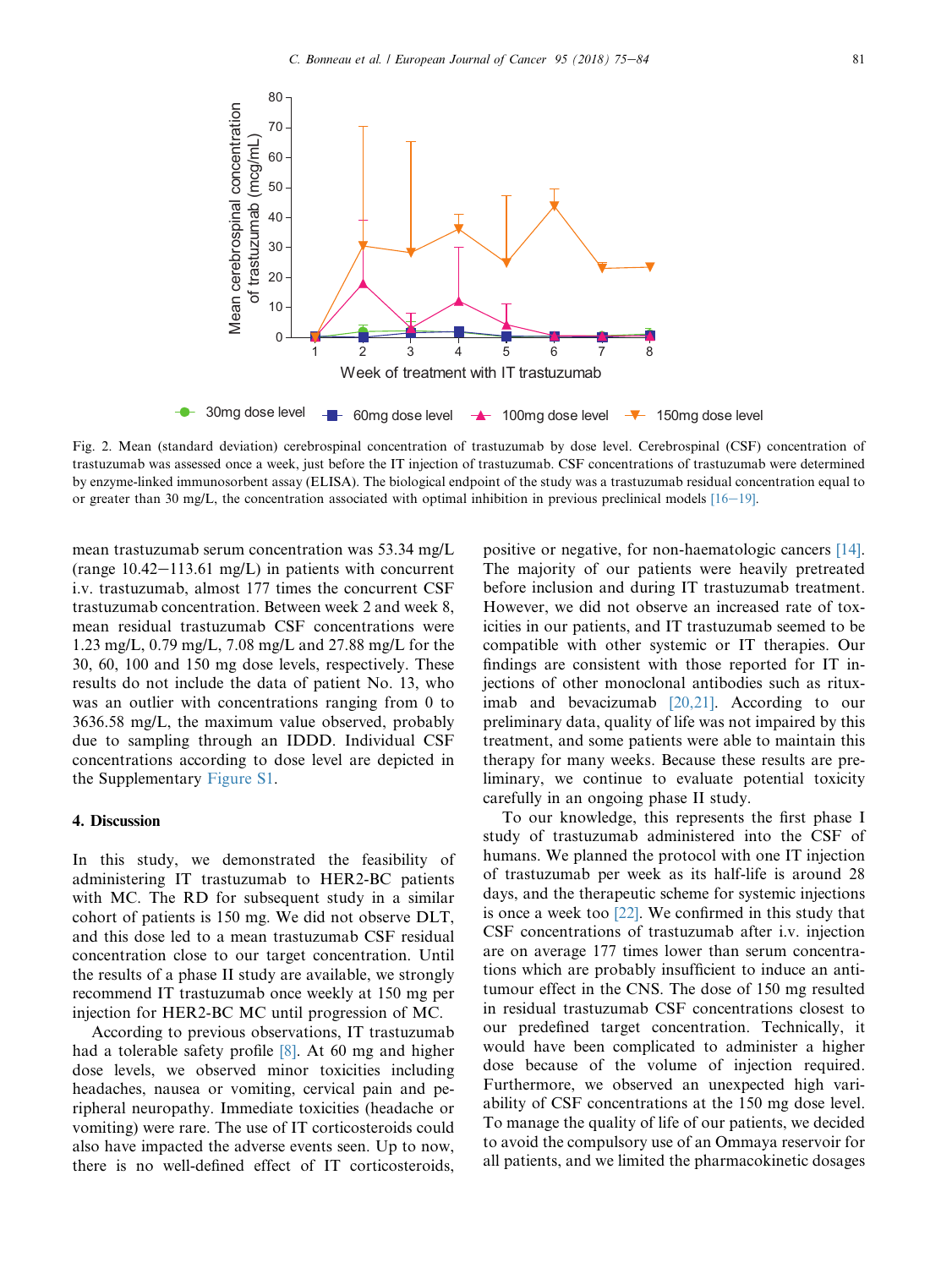to one assessment concomitantly to the injection. The residual concentration profiles may have been distorted by the sample taken directly from the IDDD. There is a risk of retention of part of the injection into the IDDD because of incomplete wash-out, especially for high doses that limit the potential wash-out volume. This could have caused falsely elevated concentrations (patient No. 13, for example). However, no side-effect was observed for the highest CSF concentrations of trastuzumab.

Intraventricular trastuzumab monotherapy is associated with encouraging anti-MC HER2-BC activity and clinical benefit in a heavily pretreated population of patients. Three patients had a clinical response, and 10 patients had a clinical stabilisation of their symptoms. This is hopeful considering that most of neurological deficits due to MC are considered fixed and irreversible and that the best response to treatment will be stabilisation of the disease. To follow the RANO proposal for response criteria, progressive disease was defined by either conversion of negative to positive CSF cytology or failure to convert positive to negative following induction of the treatment [\[14\].](#page-8-0) We did not observe correlation between the clinical or radiological responses and response defined by CSF cytology with RANO criteria. This definition was not prognostic in our little cohort. Stabilisation of MC was observed in patients with HER2-BC MC at all dose levels. Clinical and/or radiological meningeal responses were detected only at the 100 mg and 150 mg dose levels. However, few patients in the 30 mg cohort received concurrent systemic chemotherapy. We observed prolonged survival for some patients, as the median OS after inclusion was 7.3 months, with a maximum of 27.9 months. This is almost twice the 16-week median OS described in the literature [\[1\]](#page-8-0). Eleven of the 16 patients received concurrent systemic chemotherapy, and all patients received general corticosteroid therapy in addition to IT corticosteroids before the IT trastuzumab injection. It is noteworthy to observe that all patients receiving a new line of systemic chemotherapy at inclusion had regressive or stable disease clinically. Although most of these systemic therapies have only limited CNS penetration, it is possible that either the concurrent systemic therapy or the concomitant IT injection of corticosteroids could be confounding factors for evaluation of response in this study. The addition of IT methotrexate 4 weeks after trastuzumab for disease progression without discontinuing trastuzumab treatment could have been questionable. However, no patient received this treatment except one, out of the protocol during the first 2 weeks. This patient displayed a progressive disease and did not bias our optimistic results. Our results will need to be compared to those of another phase I clinical trial evaluating IT trastuzumab in MC of HER2-BC [\(ClinicalTrials.gov](http://ClinicalTrials.gov) Identifier: NCT01325207) when they will be published.

This study demonstrated for the first time in a clinical trial the interest and feasibility of IT trastuzumab. There is little information about other anti-HER2 therapies in the literature. Lapatinib, a tyrosine kinase inhibitor, can pass the blood-meningeal barrier when it is altered because of its low molecular weight and permissive membrane transporters [\[23\].](#page-8-0) However, its efficacy on brain metastases is poor in monotherapy, and a regimen including capecitabine is required to increase the rate of objective response [\[24,25\]](#page-8-0). There are only two case reports in the literature suggesting a response of MC to lapatinib administration [\[26,27\]](#page-9-0). IT administration of trastuzumab emtansine (T-DM1) or IT administration of pertuzumab could also be interesting options. However, they have not been tested yet. In a retrospective exploratory analysis of the EMILIA trial, the rate of CNS progression among patients with advanced HER2-BC was similar in patients treated with i.v. T-DM1 or with lapatinib plus capecitabine [\[28\]](#page-9-0). In our cohort, patient No. 15 developed MC while she was receiving the T-DM1 regimen. There is no published report specifically addressing MC cases treated with either T-DM1 or pertuzumab.

# 5. Conclusions

In conclusion, this study demonstrated the safety and feasibility of administering IT trastuzumab to HER2-BC patients with MC. The RD of IT trastuzumab administered with IT corticosteroids is 150 mg. Promising evidence of antitumour activity of IT trastuzumab inHER2-BCMC was observed. Our group is currently recruiting for a phase II trial to further assess the response and toxicity profile of IT trastuzumab for treatment of HER2-BC with MC.

# Conflict of interest statement

Claire Bonneau, Coraline Dubot, Céline Desvignes, Patricia Tresca, Isabelle Turbiez, Jacques Li, Christophe Passot, Fawzia Mefti, Emmanuelle Mouret-Fourme and Maya Gutierrez certify that there are no actual or potential conflicts of interest in relation to this article. Emilie Le Rhun gets research funding to disclose from Mundipharma and Amgen. Véronique Dieras has been a consultant for Pfizer, Roche, Novartis, Allovie and Lilly. Gilles Paintaud has been a consultant for Laboratoire Français du Fractionnement et des Biotechnologies (LFB) and Pierre Fabre Laboratories. His research team has received grants from Roche Pharma, Chugai, Pfizer, MSD, Genzyme and Novartis. Olivier Tredan has been a consultant for Laboratoire Roche. Sophie Taillibert has been a consultant for Mundpharma EDO.

# Role of the funding source

CePiBAc is co-financed by the European Union. Europe is committed to the region Centre with the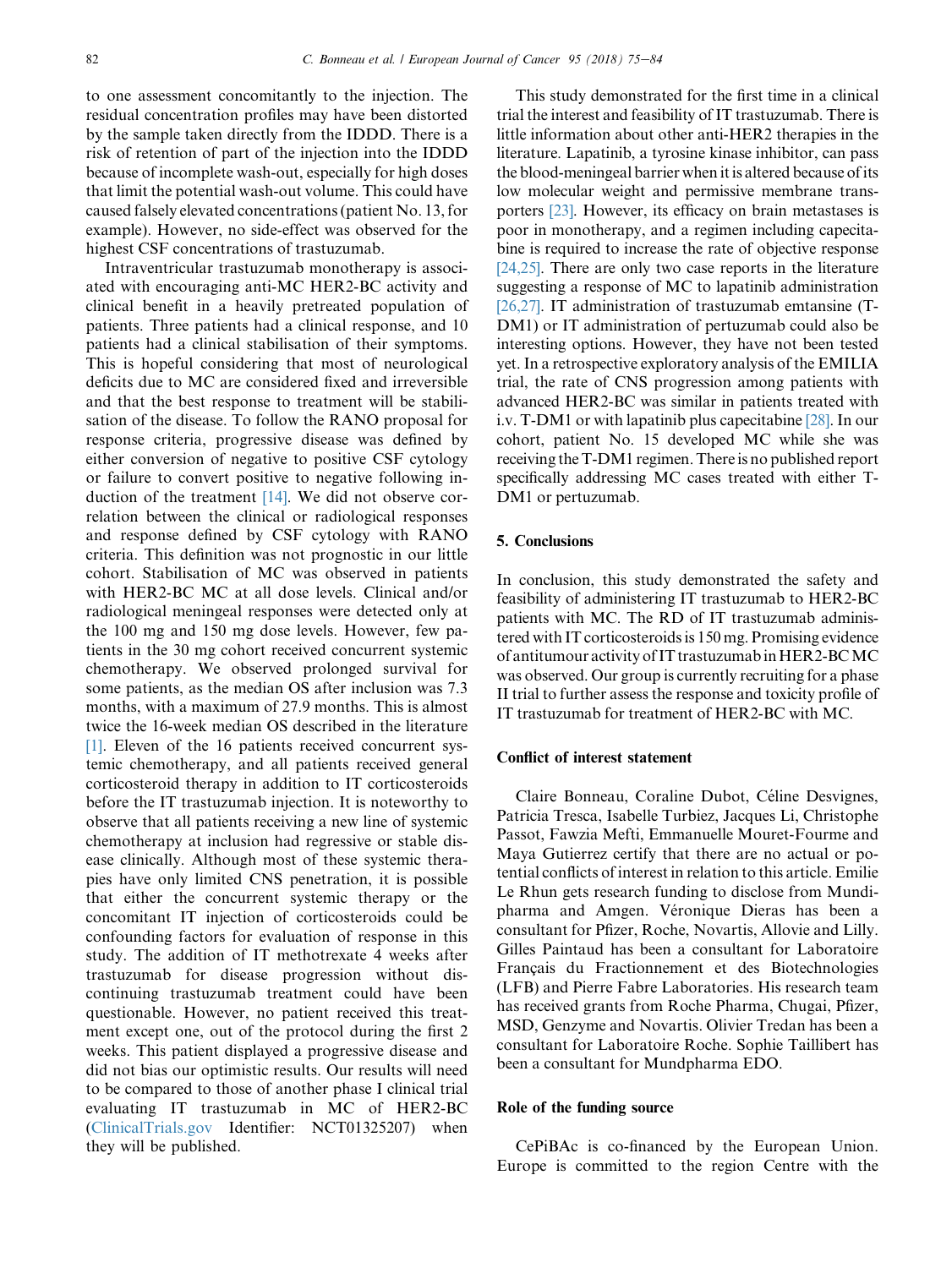<span id="page-8-0"></span>European Regional Development Fund. These analyses were also supported by the French Ministry of Higher Education and Research under the program 'Investissements d'avenir' Grant Agreement: LabEx MAbImprove ANR-10-LABX-53-01. Roche group supported this study in providing sponsorship for this trial. Funding sources had no involvement in analysis and interpretation of data.

# Acknowledgements

The measurement of trastuzumab concentrations was conducted within the CePiBAc platform of Tours University Hospital. The authors gratefully acknowledge the support of the Roche group in providing sponsorship for this trial.

# Appendix A. Supplementary data

Supplementary data related to this article can be found at [https://doi.org/10.1016/j.ejca.2018.02.032.](https://doi.org/10.1016/j.ejca.2018.02.032)

# References

- [1] Rudnicka H, Niwińska A, Murawska M. Breast cancer lep[tomeningeal metastasis](http://refhub.elsevier.com/S0959-8049(18)30714-7/sref1)-[the role of multimodality treatment. J](http://refhub.elsevier.com/S0959-8049(18)30714-7/sref1) [Neurooncol 2007;84:57](http://refhub.elsevier.com/S0959-8049(18)30714-7/sref1)-[62.](http://refhub.elsevier.com/S0959-8049(18)30714-7/sref1)
- [2] [Lin NU, Winer EP. Brain metastases: the HER2 paradigm. Clin](http://refhub.elsevier.com/S0959-8049(18)30714-7/sref2) [Canc Res Off J Am Assoc Canc Res 2007;13:1648](http://refhub.elsevier.com/S0959-8049(18)30714-7/sref2)-[55.](http://refhub.elsevier.com/S0959-8049(18)30714-7/sref2)
- [3] Bria E, Cuppone F, Fornier M, Nisticò C, Carlini P, Milella M, [et al. Cardiotoxicity and incidence of brain metastases after](http://refhub.elsevier.com/S0959-8049(18)30714-7/sref3) [adjuvant trastuzumab for early breast cancer: the dark side of the](http://refhub.elsevier.com/S0959-8049(18)30714-7/sref3) [moon? A meta-analysis of the randomized trials. Breast Cancer](http://refhub.elsevier.com/S0959-8049(18)30714-7/sref3) Res Treat  $2008;109:231-9$ .
- [4] [Stemmler H-J, Schmitt M, Willems A, Bernhard H, Harbeck N,](http://refhub.elsevier.com/S0959-8049(18)30714-7/sref4) [Heinemann V. Ratio of trastuzumab levels in serum and cere](http://refhub.elsevier.com/S0959-8049(18)30714-7/sref4)[brospinal fluid is altered in HER2-positive breast cancer patients](http://refhub.elsevier.com/S0959-8049(18)30714-7/sref4) [with brain metastases and impairment of blood-brain barrier.](http://refhub.elsevier.com/S0959-8049(18)30714-7/sref4) [Anticancer Drugs 2007;18:23](http://refhub.elsevier.com/S0959-8049(18)30714-7/sref4)-[8](http://refhub.elsevier.com/S0959-8049(18)30714-7/sref4).
- [5] [Grossi PM, Ochiai H, Archer GE, McLendon RE, Zalutsky MR,](http://refhub.elsevier.com/S0959-8049(18)30714-7/sref5) [Friedman AH, et al. Efficacy of intracerebral microinfusion of](http://refhub.elsevier.com/S0959-8049(18)30714-7/sref5) [trastuzumab in an athymic rat model of intracerebral metastatic](http://refhub.elsevier.com/S0959-8049(18)30714-7/sref5) [breast cancer. Clin Cancer Res Off J Am Assoc Cancer Res 2003;](http://refhub.elsevier.com/S0959-8049(18)30714-7/sref5)  $9.5514 - 20$
- [6] [Boskovitz A, McLendon RE, Okamura T, Sampson JH,](http://refhub.elsevier.com/S0959-8049(18)30714-7/sref6) [Bigner DD, Zalutsky MR. Treatment of HER2-positive breast](http://refhub.elsevier.com/S0959-8049(18)30714-7/sref6) [carcinomatous meningitis with intrathecal administration of](http://refhub.elsevier.com/S0959-8049(18)30714-7/sref6) [alpha-particle-emitting \(211\)At-labeled trastuzumab. Nucl Med](http://refhub.elsevier.com/S0959-8049(18)30714-7/sref6) [Biol 2009;36:659](http://refhub.elsevier.com/S0959-8049(18)30714-7/sref6)-[69](http://refhub.elsevier.com/S0959-8049(18)30714-7/sref6).
- [7] [Bergman I, Barmada MA, Griffin JA, Slamon DJ. Treatment of](http://refhub.elsevier.com/S0959-8049(18)30714-7/sref7) [meningeal breast cancer xenografts in the rat using an anti](http://refhub.elsevier.com/S0959-8049(18)30714-7/sref7)[p185/HER2 antibody. Clin Canc Res Off J Am Assoc Canc Res](http://refhub.elsevier.com/S0959-8049(18)30714-7/sref7) [2001;7:2050](http://refhub.elsevier.com/S0959-8049(18)30714-7/sref7)-[6.](http://refhub.elsevier.com/S0959-8049(18)30714-7/sref7)
- [8] [Zagouri F, Sergentanis TN, Bartsch R, Berghoff AS,](http://refhub.elsevier.com/S0959-8049(18)30714-7/sref8) [Chrysikos D, de Azambuja E, et al. Intrathecal administration of](http://refhub.elsevier.com/S0959-8049(18)30714-7/sref8) [trastuzumab for the treatment of meningeal carcinomatosis in](http://refhub.elsevier.com/S0959-8049(18)30714-7/sref8) [HER2-positive metastatic breast cancer: a systematic review and](http://refhub.elsevier.com/S0959-8049(18)30714-7/sref8) [pooled analysis. Breast Canc Res Treat 2013;139:13](http://refhub.elsevier.com/S0959-8049(18)30714-7/sref8)-[22.](http://refhub.elsevier.com/S0959-8049(18)30714-7/sref8)
- [9] [Press MF, Cordon-Cardo C, Slamon DJ. Expression of the HER-](http://refhub.elsevier.com/S0959-8049(18)30714-7/sref9)[2/neu proto-oncogene in normal human adult and fetal tissues.](http://refhub.elsevier.com/S0959-8049(18)30714-7/sref9) [Oncogene 1990;5:953](http://refhub.elsevier.com/S0959-8049(18)30714-7/sref9)-[62.](http://refhub.elsevier.com/S0959-8049(18)30714-7/sref9)
- [10] [Wolff AC, Hammond MEH, Hicks DG, Dowsett M,](http://refhub.elsevier.com/S0959-8049(18)30714-7/sref10) [McShane LM, Allison KH, et al. Recommendations for human](http://refhub.elsevier.com/S0959-8049(18)30714-7/sref10) [epidermal growth factor receptor 2 testing in breast cancer:](http://refhub.elsevier.com/S0959-8049(18)30714-7/sref10) [American Society of Clinical Oncology/College of American Pa](http://refhub.elsevier.com/S0959-8049(18)30714-7/sref10)[thologists Clinical Practice Guideline Update. J Clin Oncol 2013;](http://refhub.elsevier.com/S0959-8049(18)30714-7/sref10) [31:3997](http://refhub.elsevier.com/S0959-8049(18)30714-7/sref10)-[4013](http://refhub.elsevier.com/S0959-8049(18)30714-7/sref10).
- [11] [Snyder CF, Blackford AL, Sussman J, Bainbridge D, Howell D,](http://refhub.elsevier.com/S0959-8049(18)30714-7/sref11) [Seow HY, et al. Identifying changes in scores on the EORTC-](http://refhub.elsevier.com/S0959-8049(18)30714-7/sref11)[QLQ-C30 representing a change in patients' supportive care](http://refhub.elsevier.com/S0959-8049(18)30714-7/sref11) needs. Qual Life Res  $2015$  May; $24(5)$ : $1207-16$ .
- [12] [Taphoorn MJB, Claassens L, Aaronson NK, Coens C, Mauer M,](http://refhub.elsevier.com/S0959-8049(18)30714-7/sref12) [Osoba D, et al. An international validation study of the EORTC](http://refhub.elsevier.com/S0959-8049(18)30714-7/sref12) [brain cancer module \(EORTC QLQ-BN20\) for assessing health](http://refhub.elsevier.com/S0959-8049(18)30714-7/sref12)[related quality of life and symptoms in brain cancer patients.](http://refhub.elsevier.com/S0959-8049(18)30714-7/sref12) Eur J Cancer Oxf Engl  $1990;2010(46):1033-40$ .
- [13] [Eisenhauer EA, Therasse P, Bogaerts J, Schwartz LH, Sargent D,](http://refhub.elsevier.com/S0959-8049(18)30714-7/sref13) [Ford R, et al. New response evaluation criteria in solid tumours:](http://refhub.elsevier.com/S0959-8049(18)30714-7/sref13) [revised RECIST guideline \(version 1.1\). Eur J Canc Oxf Engl](http://refhub.elsevier.com/S0959-8049(18)30714-7/sref13) [1990;2009\(45\):228](http://refhub.elsevier.com/S0959-8049(18)30714-7/sref13)-[47.](http://refhub.elsevier.com/S0959-8049(18)30714-7/sref13)
- [14] Chamberlain M, Junck L, Brandsma D, Soffietti R, Rudà R, [Raizer J, et al. Leptomeningeal metastases: a RANO proposal for](http://refhub.elsevier.com/S0959-8049(18)30714-7/sref14) [response criteria. Neuro Oncol 2017 Apr 1;19\(4\):484](http://refhub.elsevier.com/S0959-8049(18)30714-7/sref14)-[92](http://refhub.elsevier.com/S0959-8049(18)30714-7/sref14).
- [15] Association des Neuro-oncologues d'Expression Francaise. Referential for leptomeningeal metastases of solide cancers (except glial tumors). Assoc des Neuro-oncologues d'Expression Fr 2014, [https://www.anocef.org/download.php?modele](https://www.anocef.org/download.php?modele=anocef_referentiel_meta_meningees)=anocef\_ [referentiel\\_meta\\_meningees](https://www.anocef.org/download.php?modele=anocef_referentiel_meta_meningees).
- [16] [Baselga J, Tripathy D, Mendelsohn J, Baughman S, Benz CC,](http://refhub.elsevier.com/S0959-8049(18)30714-7/sref16) [Dantis L, et al. Phase II study of weekly intravenous recombinant](http://refhub.elsevier.com/S0959-8049(18)30714-7/sref16) [humanized anti-p185HER2 monoclonal antibody in patients with](http://refhub.elsevier.com/S0959-8049(18)30714-7/sref16) [HER2/neu-overexpressing metastatic breast cancer. J Clin Oncol](http://refhub.elsevier.com/S0959-8049(18)30714-7/sref16) Off J Am Soc Clin Oncol 1996:14:737-[44](http://refhub.elsevier.com/S0959-8049(18)30714-7/sref16).
- [17] [Tokuda Y, Watanabe T, Omuro Y, Ando M, Katsumata N,](http://refhub.elsevier.com/S0959-8049(18)30714-7/sref17) [Okumura A, et al. Dose escalation and pharmacokinetic study of](http://refhub.elsevier.com/S0959-8049(18)30714-7/sref17) [a humanized anti-HER2 monoclonal antibody in patients with](http://refhub.elsevier.com/S0959-8049(18)30714-7/sref17) [HER2/neu-overexpressing metastatic breast cancer. Br J Canc](http://refhub.elsevier.com/S0959-8049(18)30714-7/sref17) [1999;81:1419](http://refhub.elsevier.com/S0959-8049(18)30714-7/sref17)-[25.](http://refhub.elsevier.com/S0959-8049(18)30714-7/sref17)
- [18] [Pegram MD, Lipton A, Hayes DF, Weber BL, Baselga JM,](http://refhub.elsevier.com/S0959-8049(18)30714-7/sref18) [Tripathy D, et al. Phase II study of receptor-enhanced chemo](http://refhub.elsevier.com/S0959-8049(18)30714-7/sref18)[sensitivity using recombinant humanized anti-p185HER2/neu](http://refhub.elsevier.com/S0959-8049(18)30714-7/sref18) [monoclonal antibody plus cisplatin in patients with HER2/neu](http://refhub.elsevier.com/S0959-8049(18)30714-7/sref18)[overexpressing metastatic breast cancer refractory to chemo](http://refhub.elsevier.com/S0959-8049(18)30714-7/sref18)[therapy treatment. J Clin Oncol Off J Am Soc Clin Oncol 1998;16:](http://refhub.elsevier.com/S0959-8049(18)30714-7/sref18)  $2659 - 71$  $2659 - 71$  $2659 - 71$ .
- [19] [Leyland-Jones B, Gelmon K, Ayoub J-P, Arnold A, Verma S,](http://refhub.elsevier.com/S0959-8049(18)30714-7/sref19) [Dias R, et al. Pharmacokinetics, safety, and efficacy of trastuzu](http://refhub.elsevier.com/S0959-8049(18)30714-7/sref19)[mab administered every three weeks in combination with pacli](http://refhub.elsevier.com/S0959-8049(18)30714-7/sref19)[taxel. J Clin Oncol Off J Am Soc Clin Oncol 2003;21:3965](http://refhub.elsevier.com/S0959-8049(18)30714-7/sref19)-[71.](http://refhub.elsevier.com/S0959-8049(18)30714-7/sref19)
- [20] [Gabay MP, Thakkar JP, Stachnik JM, Woelich SK, Villano JL.](http://refhub.elsevier.com/S0959-8049(18)30714-7/sref20) [Intra-CSF administration of chemotherapy medications. Canc](http://refhub.elsevier.com/S0959-8049(18)30714-7/sref20) [Chemother Pharmacol 2012;70:1](http://refhub.elsevier.com/S0959-8049(18)30714-7/sref20)-[15.](http://refhub.elsevier.com/S0959-8049(18)30714-7/sref20)
- [21] [Brastianos PK, Brastianos HC, Hsu W, Sciubba DM,](http://refhub.elsevier.com/S0959-8049(18)30714-7/sref21) [Kosztowski T, Tyler BM, et al. The toxicity of intrathecal bev](http://refhub.elsevier.com/S0959-8049(18)30714-7/sref21)[acizumab in a rabbit model of leptomeningeal carcinomatosis. J](http://refhub.elsevier.com/S0959-8049(18)30714-7/sref21) [Neurooncol 2012;106:81](http://refhub.elsevier.com/S0959-8049(18)30714-7/sref21)-[8.](http://refhub.elsevier.com/S0959-8049(18)30714-7/sref21)
- [22] [Leveque D, Gigou L, Bergerat J. Clinical pharmacology of tras](http://refhub.elsevier.com/S0959-8049(18)30714-7/sref22)tuzumab. Curr Clin Pharmacol  $2008;3:51-5$ .
- [23] [Saleem A, Searle GE, Kenny LM, Huiban M, Kozlowski K,](http://refhub.elsevier.com/S0959-8049(18)30714-7/sref23) [Waldman AD, et al. Lapatinib access into normal brain and brain](http://refhub.elsevier.com/S0959-8049(18)30714-7/sref23) [metastases in patients with Her-2 overexpressing breast cancer.](http://refhub.elsevier.com/S0959-8049(18)30714-7/sref23) [EJNMMI Res 2015;5:30.](http://refhub.elsevier.com/S0959-8049(18)30714-7/sref23)
- [24] Lin NU, Diéras V, Paul D, Lossignol D, Christodoulou C, [Stemmler H-J, et al. Multicenter phase II study of lapatinib in](http://refhub.elsevier.com/S0959-8049(18)30714-7/sref24) [patients with brain metastases from HER2-positive breast cancer.](http://refhub.elsevier.com/S0959-8049(18)30714-7/sref24) [Clin Canc Res Off J Am Assoc Canc Res 2009;15:1452](http://refhub.elsevier.com/S0959-8049(18)30714-7/sref24)-[9](http://refhub.elsevier.com/S0959-8049(18)30714-7/sref24).
- [25] Bachelot T, Romieu G, Campone M, Diéras V, Cropet C, [Dalenc F, et al. Lapatinib plus capecitabine in patients with](http://refhub.elsevier.com/S0959-8049(18)30714-7/sref25) [previously untreated brain metastases from HER2-positive](http://refhub.elsevier.com/S0959-8049(18)30714-7/sref25)